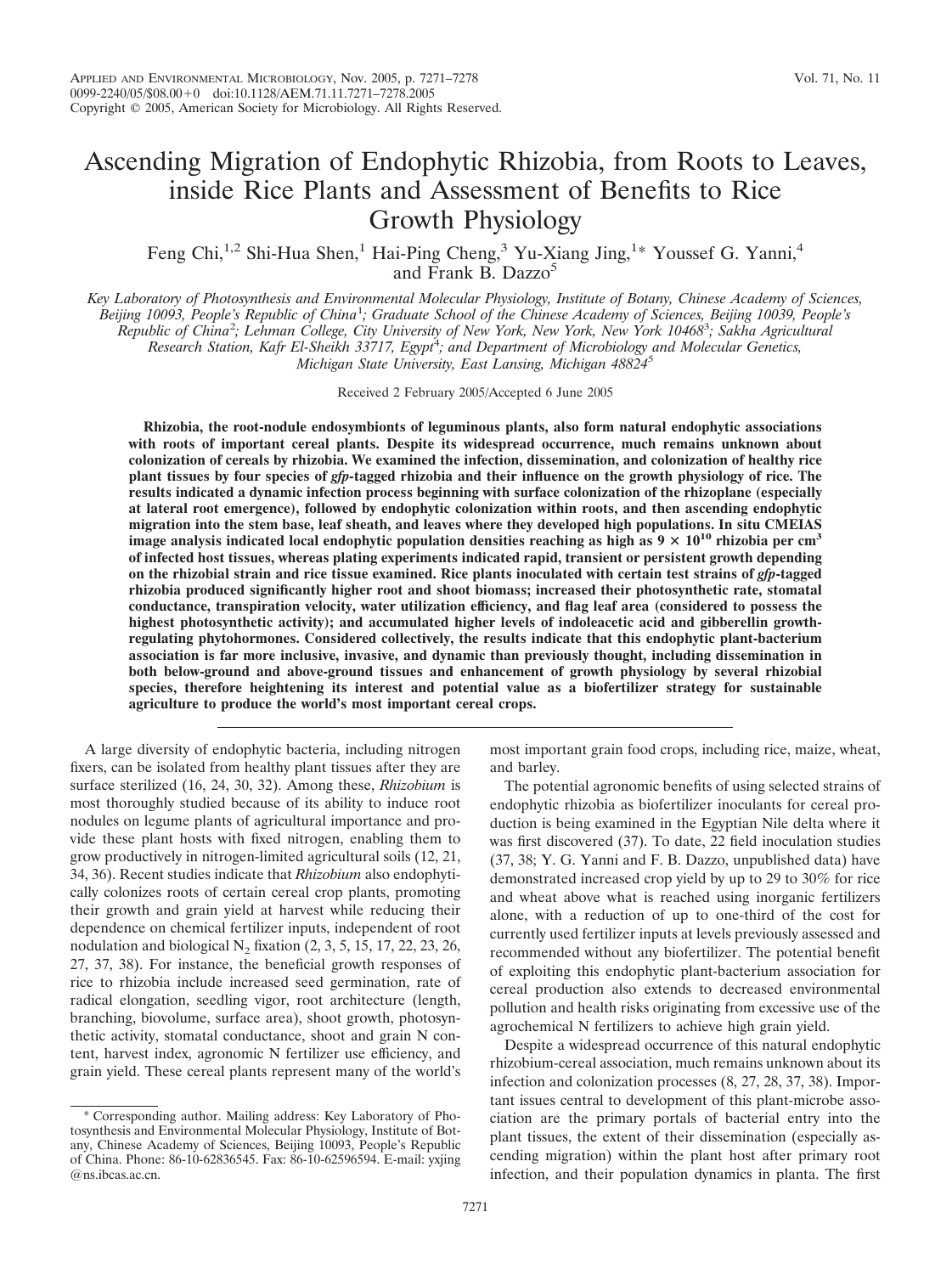| TABLE 1. Plasmids and bacterial strains used in this study |  |  |  |  |  |  |  |  |
|------------------------------------------------------------|--|--|--|--|--|--|--|--|
|------------------------------------------------------------|--|--|--|--|--|--|--|--|

| Plasmid or <i>Rhizobium</i> strain      | Characteristics (amt of antibiotic used $[\mu g/ml]$ ) <sup>a</sup> | Source                                                                    |
|-----------------------------------------|---------------------------------------------------------------------|---------------------------------------------------------------------------|
| pH <sub>CO</sub>                        | Broad-host-range plasmid with $gfp$ ; $Tc^{r}$ (10)                 | City University of New York (6)                                           |
| Sinorhizobium meliloti 1021             | $Sm^{r}(50)$                                                        | Institute of Plant Physiology, Shanghai,<br>People's Republic of China    |
| Azorhizobium caulinodans ORS 571        | Amp <sup>r</sup> (100), $Cb^{r}$ (100)                              | Academy of Agriculture, Beijing,<br>People's Republic of China            |
| Sinorhizobium meliloti USDA 1002        | $Km^r(50)$                                                          | Chinese University of Agriculture,<br>Beijing, People's Republic of China |
| Rhizobium leguminosarum USDA 2370       | $Sm^{r}(50)$                                                        | Chinese University of Agriculture,<br>Beijing, People's Republic of China |
| Mesorhizobium huakui 93                 | $Sm^{r}(10)$                                                        | Nanjing University of Agriculture,<br>Nanjing, People's Republic of China |
| Sinorhizobium meliloti 1021 (gfp)       | $Sm^{r}(50)$ , Tc <sup>r</sup> (10)                                 | City University of New York,<br>New York, N.Y.                            |
| Azorhizobium caulinodans ORS 571 (gfp)  | Amp <sup>r</sup> (100), $Tc^{r}$ (10)                               | This study                                                                |
| Sinorhizobium meliloti USDA 1002 (gfp)  | $\text{Km}^r$ (50), $\text{Tc}^r$ (10)                              | This study                                                                |
| Rhizobium leguminosarum USDA 2370 (gfp) | $Sm^{r}(50)$ , Tc <sup>r</sup> (10)                                 | This study                                                                |
| Mesorhizobium huakui 93 (gfp)           | $Sm^{r}(10)$ , Tc <sup>r</sup> (10)                                 | This study                                                                |

a Tc<sup>r</sup>, tetracycline resistance; Sm<sup>r</sup>, streptomycin resistance; Cb<sup>r</sup>, carbenicillin resistance; Km<sup>r</sup>, kanamycin resistance; Amp<sup>r</sup>, ampicillin resistance; Tc<sup>r</sup>, tetracycline resistance.

clue suggesting an ascending migration of an endophytic strain of *R. leguminosarum* bv. trifolii within rice came from early microscopic studies that found the bacteria within leaf whirls at the stem base above the roots that were inoculated and grown in gnotobiotic culture (37). Here, we used computer-assisted microscopy and viable plating methods to quantify the colonization, dispersion, and growth dynamics of several *gfp*-tagged species of rhizobia within below-ground and above-ground tissues of healthy rice plants after inoculation of their rhizosphere with these marked rhizobia. We also assessed the potential benefit to the growth physiology of rice after inoculation of their roots with these same *gfp*-tagged rhizobium strains

(A portion of this work was presented at the 14th International Congress on Nitrogen Fixation in Beijing, China [7].)

## **MATERIALS AND METHODS**

**Bacteria, plasmids, and plants.** *Rhizobium* strains and plasmids used in this study are listed in Table 1. The vector pHC60 (6) encodes for tetracycline resistance and contains the *gfp* gene that is constitutively expressed at fairly constant levels from a constitutive lacZ promoter without the required expression of *lacZ*. This vector was similar to the one used earlier by Gage et al. (13), except that it contains a stability region so that expression of its *gfp* is more stably maintained within bacterial cells in the absence of selective pressure (6). The half-life of the green fluorescent protein (GFP) in some organisms is approximately 1 day (35). For construction of the *gfp-*tagged strains, the pHC60 vector was transferred to the wild-type rhizobia strains using the triparental mating method (9). Japonica rice (*Oryza sativa* L.) varieties Zhonghua 8 and Nipponbare were obtained from the Institute of Crop Science, Chinese Academy of Agriculture, China, and National Institute of Agrobiological Sciences of Japan. *Medicago sativa* L., *Sesbania rostrata*, *Astragalus sinicus* L., and *Pisum sativum* L. were used as the legume hosts.

**Growth conditions.** For gnotobiotic culture of rice with rhizobia, seeds were de-hulled, treated with 70% ethanol for 10 min, washed three times with sterile water, surface sterilized with  $0.1\%$  HgCl<sub>2</sub> for 10 min, and then washed three times again with sterile water. Surface-sterilized seeds were germinated on Luria-Bertani (LB) plates in the dark for 2 days at 28°C to verify that they were axenic. Four to five small axenic seedlings were transferred aseptically into sterilized glass tubes (40 cm in height, 5 cm in diameter) containing 250 cm<sup>3</sup> of sterile vermiculite and 125 ml of half-strength Hoagland's no. 2 plant growth medium. Bacteria were cultured for 2 days at 28°C on TY agar (1) containing the appropriate antibiotic(s), and then suspended in phosphate-buffered saline (PBS; pH 7.4) to 108 cells/ml. A total of 5 ml of bacterial inoculum was carefully introduced into the seedling rhizosphere using a pipette tip inserted 1 cm below the vermiculite surface in each tube in order to avoid contamination of the aboveground rice tissues. Each inoculated tube was covered with transparent tissue culture paper (12 cm by 12 cm) and incubated in a growth chamber programmed with a 14-h photoperiod and 28/25°C day/night cycle. Three inoculated seedlings were replicated for each strain.

GFP-tagged rhizobia recovered from rice were tested for nodulation ability on their respective legume host (*M. sativa* L. for *S. meliloti*, *S. rostrata* for *A. caulinodans*, *A. sinicus* L. for *M. huakui*, and *P. sativum* L. for *R. leguminosarum* bv. viciae**)** in a gnotobiotic tube culture. Conditions were the same as described above for rice except that the gnotobiotic tube cultures contained 100 cm<sup>3</sup> of vermiculite and 60 ml of Fahraeus nitrogen-free nutrient medium, and the rhizobial inoculum density was  $10^6$  cells/ml. At 30 days postinoculation (dpi) in the growth chamber, the roots were checked for nodules that exhibited green fluorescence.

For potted soil culture of rice with rhizobia, seeds (without surface sterilization) were imbibed in tap water for 2 days, and then transferred to a small pot containing watered soil. After 20 days of growth under outdoor ambient conditions, the seedlings were transplanted to large pots, each containing 13 liters of watered, nonsterilized porous media (soil-vermiculite mix [1:1]). After 7 and 45 days of growth, the seedlings were inoculated with 100 ml of the same rhizobial cell suspension (optical density at  $600 \text{ nm} = 0.8$ ) into each pot (three replicates per strain), being careful not to contaminate above-ground plant tissues. Potted plants were grown in the open outdoors for 160 dpi before harvesting.

**Microscopy and image analysis.** The GFP accumulated within the *gfp*-tagged bacteria produces a sufficiently bright fluorescent signal allowing for their singlecell detection and quantification en masse by computer-assisted fluorescence microscopy. Since all the rhizobial cells carry the plasmid and express the *gfp* gene at approximately the same level, their local population sizes can be analyzed by measuring the integrated density of emitted fluorescent light from within a defined area or volume. Tissues of rice roots, leaf sheaths at the leaf base, and leaves (Fig. 1) were excised from plants removed from tubes at regular intervals and rolled over TY plates to check whether bacteria could be cultured from their external surfaces. The knife was washed between cuttings with sterile water and 70% alcohol and wiped with sterile absorbent paper to avoid crosscontamination of tissues during excision. Free-hand sections of the excised tissues were rinsed clean with sterile water, mounted on slides and examined using a Bio-Rad MRC 1024 laser confocal microscope with 488- and 568-nm band-pass filters to capture the green fluorescence from *gfp*-tagged bacteria and the red autofluorescence from host tissue, respectively. The images were acquired as confocal Z-section series using a Nikon E800 scanner and digital camera and then merged into loss-less montage images using Confocal Assistant Software (version 4.02; Todd Clerke Brelje [www.Imf.ludwig.ucl.ac.uk/CAScontent.htm]). Only regions of infected tissues and plant cells immediately surrounding them located at least  $20 \mu m$  beneath the cut surfaces were included in these extended focus images prepared from Z-series of optisections used to measure the local cell density of endophytic bacteria. This sampling design excluded any fluores-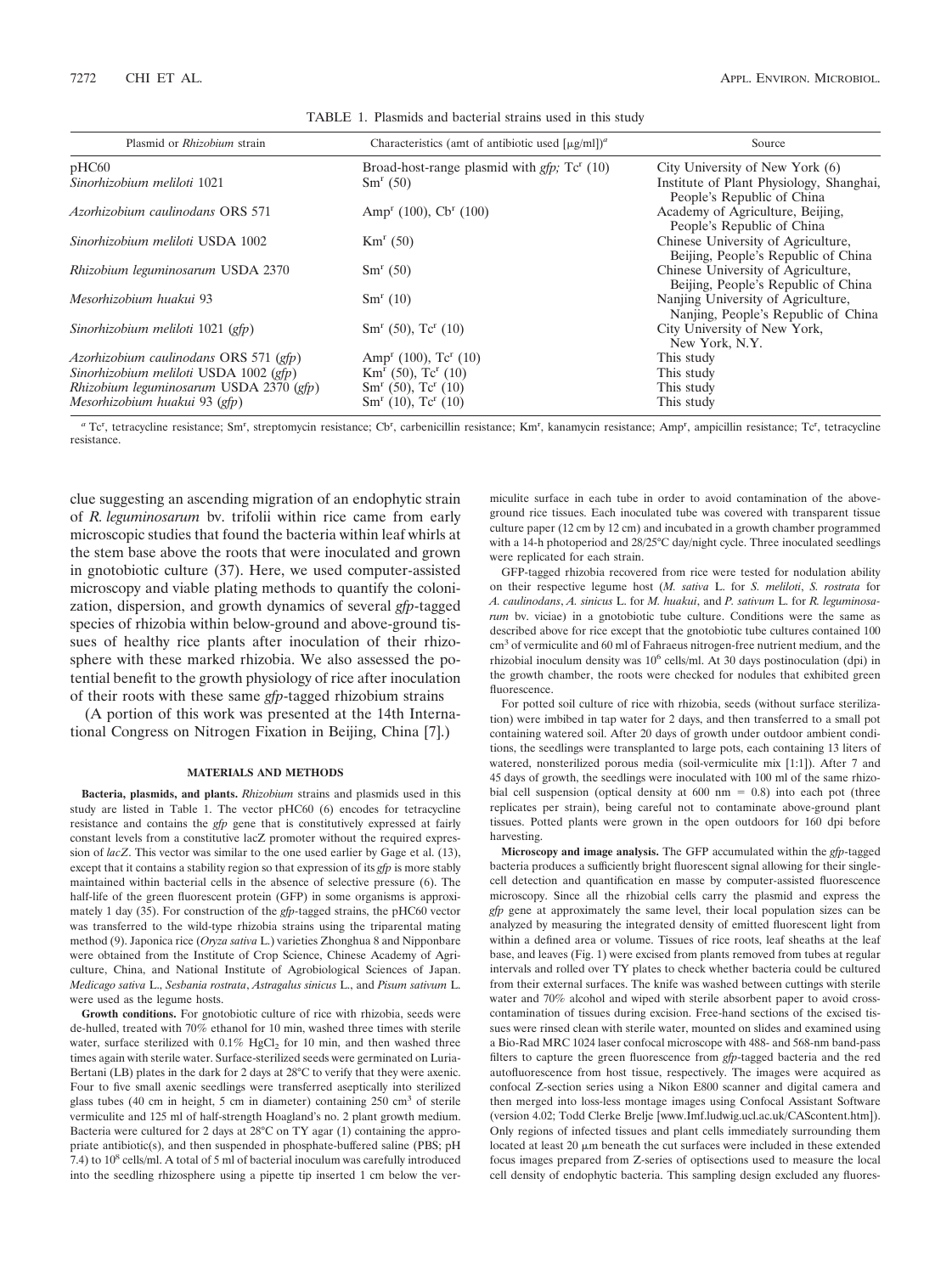

FIG. 1. Various rice tissues used in these studies.

cent bacteria lying directly on the cut surface that may have been redistributed while sectioning the tissues and extraneous tissue inaccessible to the bacteria in order to achieve as high of a signal-to-noise ratio of input data as possible for calculating the local population density.

Images were spatially calibrated, color segmented, and analyzed using CMEIAS Image Analysis software (8, 20, 28) to measure the local population density and spatial distribution of fluorescent *gfp*-tagged bacteria in situ within the plant tissues. The voxel dimensions were computed from the two-dimensional projected area of fluorescent bacteria within the Z-series of image optisections containing infected tissue, the cumulative Z thickness of each image stack, and  $0.5 \mu m^3$  as the average biovolume of each vegetative rhizobial cell (computed from an image analysis of 10 individual, well-isolated bacteria in planta).

Geostatistical analysis was performed on confocal images to examine the connectivity between local population density and spatial distribution of the endophytic bacteria (8). For these analyses, each digital image was processed by CMEIAS Color Segmentation software (28) to create a new image containing all of the foreground pixels that represent the fluorescent green microbes of interest on a noise-free background and then digitally cut into 144 square quadrats created by a 12-by-12 grid overlay using CMEIAS Quadrat Maker software. Each image quadrat was then analyzed using CMEIAS Image Analysis software to extract its object count as the *Z* variate, and the Cartesian *x* and *y* coordinates of its representative sample posting within the original image, weighted by the *x* and *y* coordinate positions of the objects' local density within it (8). These plot-based, georeferenced data of local bacterial density were tested for spatial autocorrelation, and the derived geostatistical model that best fits the computed spatial variance in local density was then used to compute the spatial scale in which bacteria influence each other's distribution in situ and the corresponding twodimensional kriging interpolation map of this regional variable over the same spatial domain (8).

**Viable plating experiments.** The rice roots from gnotobiotic seedlings were carefully removed from each tube, excised, washed with sterile water, blotted dry, divided into two parts, and weighed. One portion (1:20 wt/vol) was surface

sterilized by vortexing for 1 min in a solution of 1% bleach, 0.1% sodium dodecyl sulfate, and 0.2% Tween 20 in PBS (10). These samples were then rinsed four times with sterile water, placed on agar plates of LB medium for 1 h, and then removed. These plates developed no colonies when incubated for 2 days at 28°C, verifying that the excised roots were surface sterilized. To enumerate the endophytic rhizobia, excised surface-sterilized roots were macerated with a sterile mortar and pestle, diluted in PBS solution containing 20% glycerol, and spread on TY plates supplemented with tetracycline  $(10 \mu g/ml)$  and the other appropriate antibiotic(s) for each test strain. The other excised roots were macerated without surface sterilization and plated as described above to enumerate the combined, viable populations of the rhizobial test strain on the root surface and internal tissue.

To verify that the test strains had not contaminated aerial plant surfaces in these gnotobiotic cultures, fragments of leaf sheaths at the leaf base and 2-cm fragments of leaves were transferred directly without prior surface sterilization onto LB plates for 1 h, and then the plates were incubated at 28°C. After removal from the LB plates, the excised plant tissues were macerated, diluted in PBS, and plated out as described above to enumerate the endophytic population of viable bacterial cells.

To enumerate the viable endophytic rhizobia within tissues of rice grown for 125 days in open potted soil, 15 cm of the leaf sheaths and 15 cm of the leaf fragments were excised 5 and 20 cm, respectively, above the taproots (Fig. 1) from three replicate plants per treatment. These excised tissues were surface sterilized separately in 15% NaOCl for 10 min, washed four times with sterile water, and rolled over the surface of LB solid medium as a test to check whether their surfaces were free of contamination. The tissues were then homogenized in sterile PBS-glycerol and centrifuged briefly at slow speed (785 g) to remove the bulk of macerated plant tissue without affecting the colony counts of suspended bacteria. The supernatant suspensions were diluted in sterile PBS and plated on TY plates containing tetracycline plus the appropriate antibiotic for each rhizobial test strain (Table 1). After 2 days of incubation at 28°C, the colonies were counted from each of the three replicate tissue samples, and 10 colonies from each sample set were checked for green autofluorescence using fluorescence microscopy and nodulation ability on the homologous legume host in gnotobiotic culture as described above.

**PCR analysis of rice endophytes after colony isolation.** To further verify Koch's postulates, the same colonies of endophytic bacteria recovered from the potting experiments described above were also analyzed for the *gfp* and 16S rRNA genes of the respective inoculant strains. The PCR conditions were as follows: 30 cycles of 94°C for 5 min, 94°C for 30 s, 57°C for 30 s, 72°C for 1 min, and 72°C for 10 min. The GFP 5' primer was 5'-ATGGCTAGCAAAGGA GAAGAACTC-3', and the 3' primer was 5'-TAGGTACCCCTTTCAGCAAAA AACCC-3'. The 16S rRNA 5' primer was 5'-GGTAGTCCACGCCGTAAA CG-3', and the 3' primer was 5'-GCGGGACTTAACCCAACATCT-3'.

**Analysis of rice growth responses after inoculation with rhizobia.** Axenic seedlings derived from surface-sterilized seeds were transferred to pots containing 13 liters of nonsterilized and watered porous media (soil-vermiculite [1:1]) and grown outdoors. Each pot was planted with 18 seedlings, replicated in three pots, and inoculated with a single strain. The inoculum for each pot consisted of rhizobial cells cultured in TY liquid medium, suspended in 100 ml of PBS buffer to a density of optical density at 600 nm of 0.8, and poured into each planted pot. After a short period of growth, seedlings were tillered to 2 to 3 plants that ultimately produced around 45 to 54 plants per pot at maturity. After 130 days of growth, five top flag leaves of the rice plants selected from each replicate of three pots were analyzed nondestructively for net photosynthetic rates using a portable photosynthesis system LI-COR6400 (LICOR Biosciences) according to the manufacturer's instructions. Simultaneously, the stomatal conductance, transpiration velocity, and  $CO<sub>2</sub>$  concentration within the flag leaves were recorded using the same instrument. Plants were then harvested after 160 days of rice growth. The mean height was measured from the above-ground stem base to the top leaf without the spike from a total of 135 to 162 rice plants (three pots). Mean fresh weight, biovolume, dry weight, nitrogen content, and seed yield of plants per pot were calculated as the averages of the three replicate pots. Root biovolume was measured using water displacement. Plant dry weight was measured after drying in an oven for 2 days at 80°C. Total nitrogen content was measured by the Kjeldahl method, and total grain yield was calculated as the mean seed weight times the total seed yield per pot.

**Extraction and analysis of phytohormones from rice tissues.** High-performance liquid chromatography (11, 19) was used to measure indoleacetic acid (IAA) and gibberellin (GA) extracted from all root and shoot tissues (including three to four leaves and leaf sheaths) of gnotobiotic cultured rice after 40 days of incubation with rhizobia.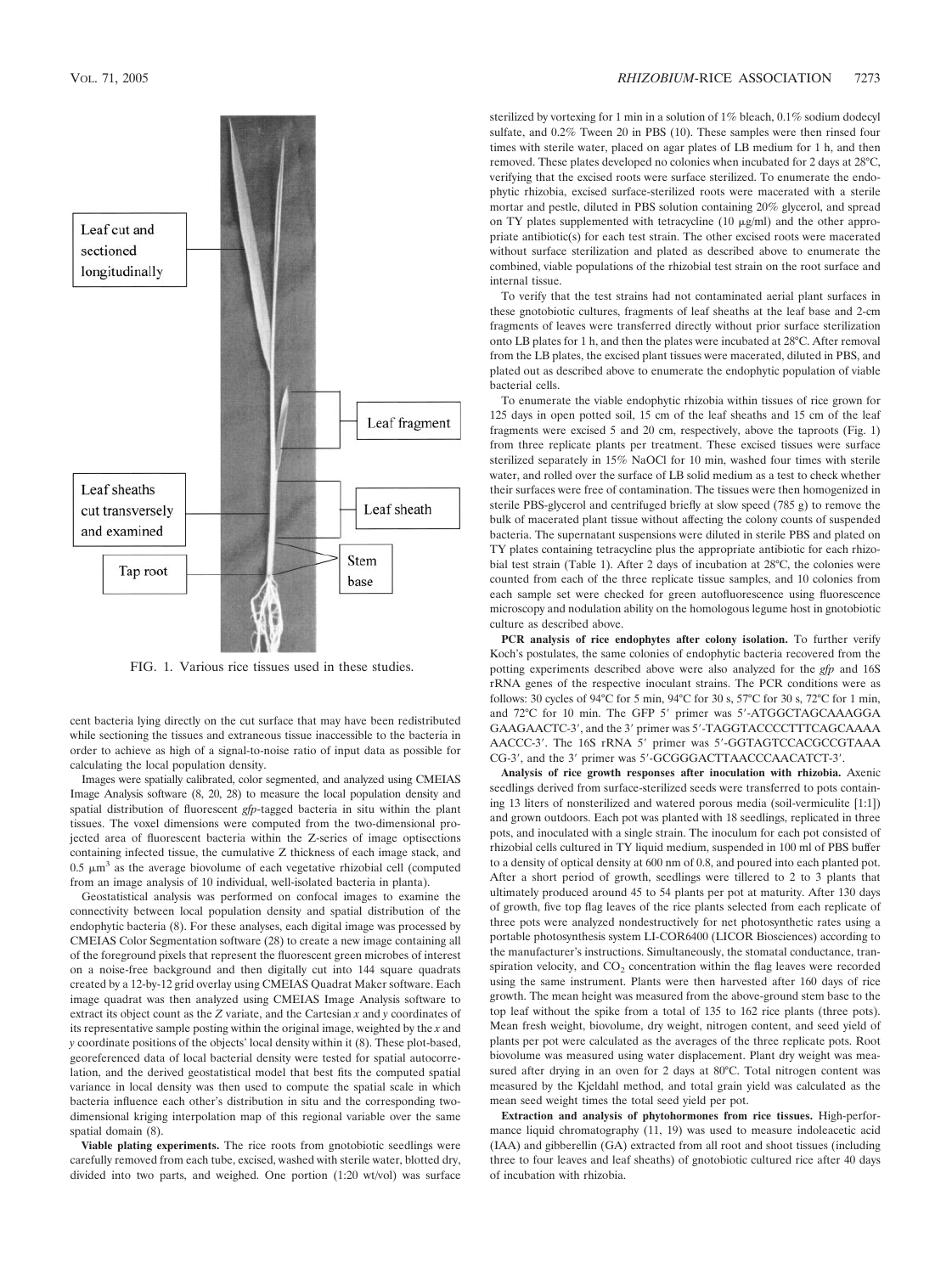

FIG. 2. Confocal laser scanning micrographs of *gfp*-tagged cells of wild-type *S. meliloti* 1021 colonized within healthy rice tissues. (A) Lateral root emergence; (B) lysed root hair; (C) cross-section of the tap root; (D and G) cross-sections of the leaf sheath above the stem base; (E and F) within leaves. Bars: 50  $\mu$ m in panels A to E and 20  $\mu$ m in panels F to G.

## **RESULTS AND DISCUSSION**

**Microscopy of rice tissues colonized with** *gfp-***tagged** *Sinorhizobium meliloti* **1021.** Roots examined at six dpi contained fluorescent green cells of *gfp*-tagged *S. meliloti* 1021 preferentially colonized around lateral root junctions (Fig. 2A), where they gained entry into the root interior between displaced epidermal cells, a finding consistent with previous studies indicating this as the major site of colonization on epidermal root surfaces and primary host infection in cereals by rhizobia (8, 27, 28, 37, 38). By 10 to 14 dpi, the fluorescent bacteria had spread to intercellular spaces and within lysed plant cells in neighboring regions of epidermal (including root hairs; Fig. 2B), cortical, and vascular root tissues (Fig. 2C). By 21 dpi, some fluorescent rhizobia had disseminated upward to aerenchyma and vascular tissue within leaf sheaths above the stem base and within leaves. GFP-tagged *S. meliloti* 1021 heavily colonized these above-ground internal tissues by 35 dpi (Fig. 2D to G). These observations were similar using the two rice varieties cv. Zhonghua 8 and cv Nipponbare.

CMEIAS image analysis of nine Z-series of confocal fluorescence optisections representing three tissue locations indicated a high in situ local abundance of the internal *gfp*-tagged bacteria, with a range of 3.66 to 20.13% microbial cover and a local population density ranging from 2.61  $\times$  10<sup>8</sup> to 9.03  $\times$  10<sup>10</sup> bacteria per cm<sup>3</sup> of infected plant tissue (Table 2).

**Enumeration of culturable endophytic rhizobia within rice tissues.** Four different plating experiments verified this endophytic colonization strategy of disseminating migration from primary host root infection to aerial plant parts and extended it to include *gfp*-tagged derivatives of four species of wild-type rhizobia (*Sinorhizobium meliloti* 1021, *Azorhizobium caulinodans* ORS 571, *Rhizobium leguminosarum* [bv. viciae] USDA 2370, *Mesorhizobium huakui* 93, and *Sinorhizobium meliloti* USDA 1002). For each plating experiment, 10 colonies were picked at random after enumeration and verified that they exhibited green autofluorescence and were able to nodulate their respective legume hosts in gnotobiotic culture.

In the first experiment, all five *gfp*-tagged derivatives of wildtype rhizobia could be recovered from within surface-sterilized roots  $(10^{4.3}$  to  $10^{6.1}$  CFU/gfw [gram fresh weight]) and leaf sheaths  $(10^{3.0} \text{ to } 10^{5.4} \text{ CFU/gfw})$  above the stem base after inoculation with a mixed inoculum containing  $5 \times 10^7$  cells of each strain and incubation for 15 days in gnotobiotic culture. None of these *gfp*-tagged test strains could be cultured from the surfaces of leaf sheaths and leaves before surface sterilization, ruling out bacterial contamination or ascending migration by external routes (e.g., via water splash or mechanical transfer mechanisms).

Only *gfp*-tagged *Azorhizobium caulinodans* ORS571 was recovered from within surface-sterilized leaves  $(10^{3.26}$  CFU/gfw) at 15 dpi, indicating that this test strain of rhizobia was efficient in endophytic ascending migration within rice, a finding consistent with its ability to infect other nonlegume plants  $(33)$ . The second plating experiment conducted at 15 dpi indicated that a higher inoculum (108 cells/plant) of *S. meliloti* 1021 could compensate for its slower rate of endophytic ascending migration into rice leaf sheaths and leaves.

The third plating experiment examined the population dynamics of *gfp*-tagged *A. caulinodans* ORS571 and *S. meliloti* 1021 within various rice tissues after inoculation of their roots in gnotobiotic culture. The results with *A. caulinodans* ORS571 (Fig. 3) were similar to those with *S. meliloti* 1021 (not shown), indicating transient growth followed by maintenance of persistent or slightly declining populations on root surfaces and within leaf sheaths and leaves.

The fourth plating experiment examined the persistence of viable populations of endophytic rhizobia within rice plants grown in pots outdoors for a more extended period of its life cycle. All five *gfp*-tagged rhizobial test strains inoculated into the rhizosphere of rice were recovered from within surface-

TABLE 2. In situ local abundance of *gfp*-tagged *S. meliloti* 1021 cells within confocal optisections of infected plant tissues in rice*<sup>a</sup>*

| <b>Tissue</b> | % Microbial    | Local population density                   |
|---------------|----------------|--------------------------------------------|
| location      | cover          | (bacteria/cm <sup>3</sup> )                |
| Root          | 3.66–19.73     | $1.52 \times 10^{9} - 9.03 \times 10^{10}$ |
| Stem base     | 5.61-19.15     | $2.61 \times 10^8$ -1.37 $\times 10^{10}$  |
| Lower leaves  | $8.30 - 20.13$ | $7.69 \times 10^{9} - 8.95 \times 10^{10}$ |

*<sup>a</sup>* Plant roots were inoculated and grown gnotobiotically for 35 days before examination by computer-assisted microscopy and CMEIAS image analysis.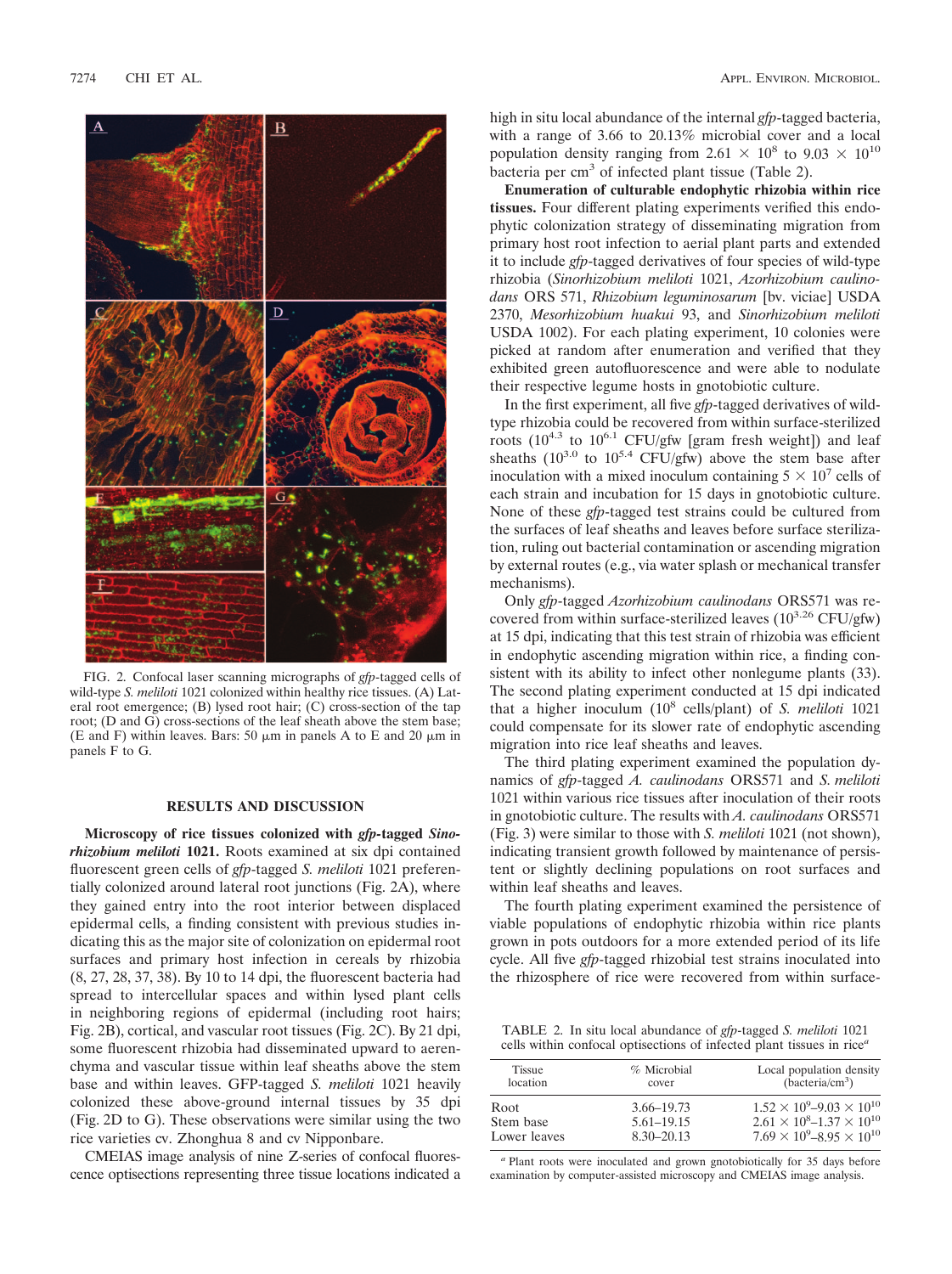

FIG. 3. Population dynamics of *gfp*-tagged *A. caulinodans* ORS571 in various rice tissues after inoculation of roots and growth in gnotobiotic culture. Tissue samples were: surface-sterilized roots (r2) and roots (r1), leaf sheaths (s), and leaves (l) that had not been surface sterilized. *gfp*-tagged and antibiotic-resistant bacteria could not be cultured from the surfaces of the latter two sources of sampled tissues. The datum points and bars are means and standard errors of the mean from three replicates at each sampling time.

sterilized leaf sheaths and in the third to fifth leaves of these plants even at the mature heading stage in reproductive development (Fig. 4). No colonies of the *gfp*-tagged inoculant strains were recovered from surface-sterilized and macerated flag or ear leaves that developed at higher locations on the mature rice plants.

Random picks of isolated rhizobial colonies from the aboveground surface-sterilized tissues of the inoculated rice plants were able to nodulate the homologous host legume again, and individual cells fluoresced green (indicative of *gfp* expression) when examined by fluorescence microscopy (not shown). Furthermore, PCR analysis also detected the *gfp* and 16S rRNA genes from colonies of the same rhizobial inoculant strains isolated from within these above-ground rice tissues. This detection of the same genetic markers (plus antibiotic resistance) in isolates obtained from the aerial plant tissues fulfills the criteria of Koch's postulates indicating that this disseminating colonization pattern in rice can be accomplished by several species of rhizobia.

These results of population studies in planta are consistent with a dynamic process of disseminating, endophytic coloniza-



FIG. 4. Culturable population densities of *gfp*-tagged *S. meliloti* 1021, *A caulinodans* ORS571, *M. huakuii* 93, *R. leguminosarum* USDA 2370, and *S. meliloti* 1002 within large tissue samples of leaf sheaths and leaves of rice plants grown in open potted soil plus vermiculite (1:1 ratio) and harvested at 125 dpi. The data reported are the means  $\pm$  the standard errors of the mean from three tissue sample replicates plated on TY media.

tion by rhizobia in rice that begins on and then within roots, followed by their ascending migration from the root interior up into the leaf sheath and leaves where they persist and transiently grow, respectively.

The significantly higher population densities of rhizobia in planta when calculated from in situ image analysis compared to viable plate counts raises some pertinent issues. First, it illustrates the effect of significantly reducing the sample "noise" (i.e., uninfected host tissue) when calculating in situ local population density by direct microscopy/image analysis in contrast to viable plate counts. Second, it raises the interesting possibility that the rhizobia remain active but some may transform to a nonculturable state within the rice tissues. Such transformations are profound during bacteroid formation in the *Rhizobium*-legume root-nodule symbiosis. The magnitude of these population dynamics in rice are predictably influenced by an expanding growth of plant tissue inaccessible to the rhizobia, survival/(in)compatibility of the endophytic rhizobia amid plant defenses and other stress responses in planta, and main-

TABLE 3. Growth responses of potted rice plants 160 days after inoculation with various *gfp*-tagged strains of wild-type rhizobia*<sup>a</sup>*

| Rhizobium test | Total plant root        | Shoot dry wt/pot  | Plant height/shoot            | Total shoot N/pot                 | $%$ Shoot N/pot         | Grain yield/pot  |
|----------------|-------------------------|-------------------|-------------------------------|-----------------------------------|-------------------------|------------------|
| strain         | vol/pot $(cm^3) \pm SE$ | $(g) \pm SE$      | $(cm) \pm SE$                 | $(g) \pm SE$                      | $\pm$ SE                | $(g) \pm SE$     |
| Ac-ORS571      | $210 \pm 36^{\rm A}$    | $63 + 2^{\rm A}$  | $79.59 + 5.67^{\rm A}$        | $0.7020 \pm 0.0368$ <sup>AB</sup> | $1.11 \pm 0.03^{\rm B}$ | $86 + 5^{\rm A}$ |
| $Sm-1021$      | $180 + 26^{\rm A}$      | $67 + 5^{\rm A}$  | $81.67 \pm 8.29$ <sup>A</sup> | $0.8235 + 0.0653^{\text{A}}$      | $1.23 \pm 0.08^{AB}$    | $86 + 4^{\rm A}$ |
| $Sm-1002$      | $168 + 8^{AB}$          | $52 + 4^{\rm BC}$ | $75.70 \pm 5.88$ <sup>B</sup> | $0.6805 \pm 0.0932$ <sup>AB</sup> | $1.30 \pm 0.07^{AB}$    | $61 + 4^B$       |
| RI-2370        | $175 + 23^{\rm A}$      | $61 + 8^{AB}$     | $76.35 \pm 6.84^{\rm B}$      | $0.8569 \pm 0.1239$ <sup>A</sup>  | $1.40 \pm 0.07^{\rm A}$ | $64 + 9^B$       |
| $Mh-93$        | $193 + 16^{A}$          | $67 + 4^{\rm A}$  | $75.87 \pm 8.00^{\rm B}$      | $0.7962 \pm 0.0148$ <sup>A</sup>  | $1.19 \pm 0.02^{\rm B}$ | $77 + 5^{\rm A}$ |
| Control        | $130 + 10^{\rm B}$      | $47 + 6^{\circ}$  | $66.06 \pm 9.32^{\circ}$      | $0.6047 \pm 0.0900^{\rm B}$       | $1.28 \pm 0.08^{AB}$    | $51 + 4^C$       |

*<sup>a</sup>* Data are represented as means per pot from three pot replicates, each containing 15 transplanted plants per strain. Values followed by a different superscript capital letter are significantly different at the 95% confidence level according to Duncan's multiple-range test.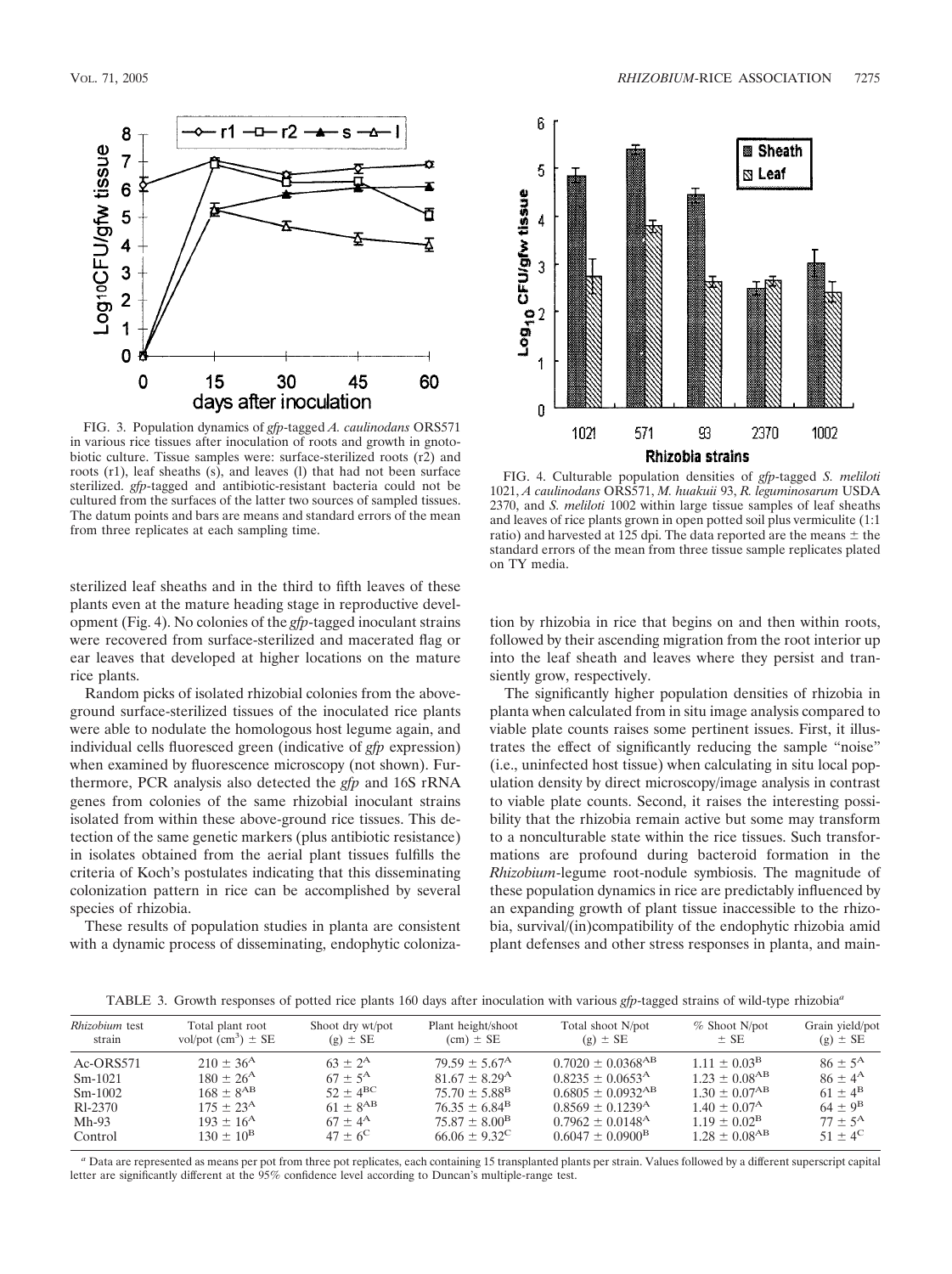| Rhizobium<br>test strain | Net photosynthetic rate<br>$m^{-2} s^{-1}$ ) $\pm$ SE<br>(µmol of CO <sub>2</sub> | Stomatal conductance<br>$m^{-2} s^{-1}$ ) $\pm$ SE<br>( $\mu$ mol of $H_2O$ | $CO2$ concn ( $\mu$ mol<br>intercellular leaf<br>$mol^{-1}$ ) within<br>spaces $\pm$ SE | Transpiration velocity<br>$m^{-2} s^{-1}$ ) $\pm$ SE<br>(umol of H <sub>2</sub> O | photosynthetic rate/<br>Water utilization<br>velocity) $\pm$ SE<br>efficiency (net<br>transpiration | $(S = 0.75 \times length \times width)$<br>Area (cm <sup>2</sup> ) of flag leaf                                                                                                                                        | Length/width<br>of flag leaves<br>± SE            |
|--------------------------|-----------------------------------------------------------------------------------|-----------------------------------------------------------------------------|-----------------------------------------------------------------------------------------|-----------------------------------------------------------------------------------|-----------------------------------------------------------------------------------------------------|------------------------------------------------------------------------------------------------------------------------------------------------------------------------------------------------------------------------|---------------------------------------------------|
| Ac-ORSS71                | $16.4223 \pm 1.3903$ <sup>A</sup>                                                 | $0.2402 \pm 0.0225$ <sup>A</sup>                                            | $231.5825 \pm 6.8692^B$                                                                 | $4.5299 \pm 0.3397$ <sup>A</sup>                                                  | $3.6264 \pm 0.1715^{BC}$                                                                            | $17.6437 \pm 4.9422$ <sup>ABC</sup>                                                                                                                                                                                    | $14.8490 \pm 3.0377$ <sup>D</sup>                 |
| $Sm-1002$<br>$Sm-1021$   | $14.9850 \pm 1.6388$ <sup>B</sup><br>$13.7036 \pm 0.7259$ <sup>B</sup>            | $0.2180 \pm 0.0374$ <sup>AB</sup><br>$0.1941 \pm 0.0173$ <sup>B</sup>       | $221.3119 \pm 11.5020^{B}$<br>$225.3235 \pm 19.0891^{\text{B}}$                         | $3.7224 \pm 0.3272$ BC<br>$3.3079 \pm 0.2186^{\circ}$                             | $4.0222 \pm 0.1922$ <sup>AB</sup><br>$4.1549 \pm 0.3220$ <sup>A</sup>                               | $19.5789 \pm 4.4695^{AB}$<br>$20.0250 \pm 3.9161^{\text{A}}$                                                                                                                                                           | $16.1600 \pm 1.6222$ CD<br>$18.3021 \pm 2.0242^B$ |
| RI-2370                  | $13.8499 \pm 0.3768$ <sup>B</sup>                                                 | $0.2408 \pm 0.0403$ <sup>A</sup>                                            | $261.7970 \pm 15.5635$ <sup>A</sup>                                                     | $4.1640 \pm 0.4180^{AB}$                                                          | $3.3584 \pm 0.4119$ <sup>C</sup>                                                                    | $18.9789 \pm 4.4902^{AB}$                                                                                                                                                                                              | $17.6614 \pm 2.6436$ BC                           |
| Mh-93                    | $13.8633 \pm 0.7615^{\text{B}}$                                                   | $0.2187 \pm 0.0169$ <sup>AB</sup>                                           | $252.8500 \pm 8.0899$ <sup>A</sup>                                                      | $4.3762 \pm 0.2911$ <sup>AB</sup>                                                 | $3.1778 \pm 0.2521$ <sup>CD</sup>                                                                   | $16.7857 \pm 3.4302^{\text{BC}}$                                                                                                                                                                                       | $16.4579 \pm 2.6239$ CD                           |
| Control                  | $10.2302 \pm 1.0323$ <sup>C</sup>                                                 | $0.1899 \pm 0.0324$ <sup>B</sup>                                            | $262.6345 \pm 24.6411^{\circ}$                                                          | $3.8537 \pm 0.9159$ <sup>BC</sup>                                                 | $2.7688 \pm 0.6929^D$                                                                               | $15.2362 \pm 4.0063^{\circ}$                                                                                                                                                                                           | $21.1538 \pm 2.1794$ <sup>A</sup>                 |
|                          | confidence level according to Duncan's multiple-range test.                       |                                                                             |                                                                                         |                                                                                   |                                                                                                     | " Data are represented as means per pot from three pot replicates, each containing 15 transplanted plants per strain. Values followed by a different superscript capital letter are significantly different at the 95% |                                                   |

tenance of metabolic activity (e.g., *gfp* expression and phytohormone production or induction) despite concurrent loss of culturability (3, 18, 27, 29, 30). More studies, similar to the one that used transmission electron microscopy to define the "endophytic" state of the rhizobia within the rice root cells (29), are needed to establish how close to an "endosymbiotic" state and for how long do the rhizobia associate with the aboveground rice plant tissues.

**Influence of rhizobial inoculation on growth physiology of rice.** The ability of the *gfp*-tagged rhizobia to influence the vegetative growth, photosynthetic activity, and reproductive capacity of rice was assessed on plants grown outdoors in potted soil under ambient conditions. All of the plants inoculated with certain strains grew better than did the uninoculated control plants. Among the five test strains, *Azorhizobium caulinodans* ORS 571, *Sinorhizobium meliloti* 1021, and *Mesorhizobium huakui* 93 enhanced rice growth more than did the other two test strains (Table 3). Consistent with previous studies (2–5, 15, 17, 22, 23, 26–27, 29, 37, 38), inoculation of rice with these test strains of *gfp*-tagged rhizobia evoked positive growth responses such as significantly increased root volume, shoot dry weight, shoot height, shoot N content, and grain yield compared to uninoculated control plants (Table 3). Likewise, rice plants inoculated with certain test strains had significantly increased surface areas of flag leaves (considered to have the highest photosynthetic efficiency), net photosynthetic rate, stomatal conductance, transpiration velocity, and water utilization efficiency (Table 4), indicating that rhizobial inoculation of rice can also evoke physiological responses resulting in increased photosynthetic capacity and resistance to drought, even when the bacteria cannot be cultured from within these same plant tissues.

These results extend the list of benefits to rice after inoculation of their rhizospheres with certain strains of rhizobia by further revealing various additional indexes of growth physiology that are enhanced by this endophytic association. We plan to conduct additional studies (e.g., in situ host gene expression activated by bacterial quorum sensing cell-to-cell communication events plus proteomic/metabolomic analysis of the plantmicrobe interactions) to explain why the magnitude of plant growth responses to some inoculant test strains varied significantly.

**Influence of endophytic rhizobia on levels of growth-regulating phytohormones in rice tissues.** Rice-adapted isolates of rhizobia have previously been shown to produce the growthregulating phytohormones IAA and GA in pure culture and increase IAA levels accumulated externally in root exudate of gnotobiotically cultured rice plants (2, 3, 38). Our finding that endophytic rhizobia disseminate from below-ground into above-ground rice tissues prompted us to examine whether the levels of growth-regulating phytohormones within these tissues are influenced by the internal, ascending rhizobia. High-pressure liquid chromatography analyses indicated elevated levels of IAA and  $GA<sub>3</sub>$  extracted from the leaf sheaths and leaves of rice plants whose rhizospheres were inoculated with *S. meliloti* 1021 and *A. caulinodans* ORS571, respectively (Table 5). We predict that this rhizobium-induced elevation of the levels of these growth-stimulating phytohormones within the aboveground rice tissues contributes to the underlying mechanism(s) allowing certain strains of these bacteria to enhance vegetative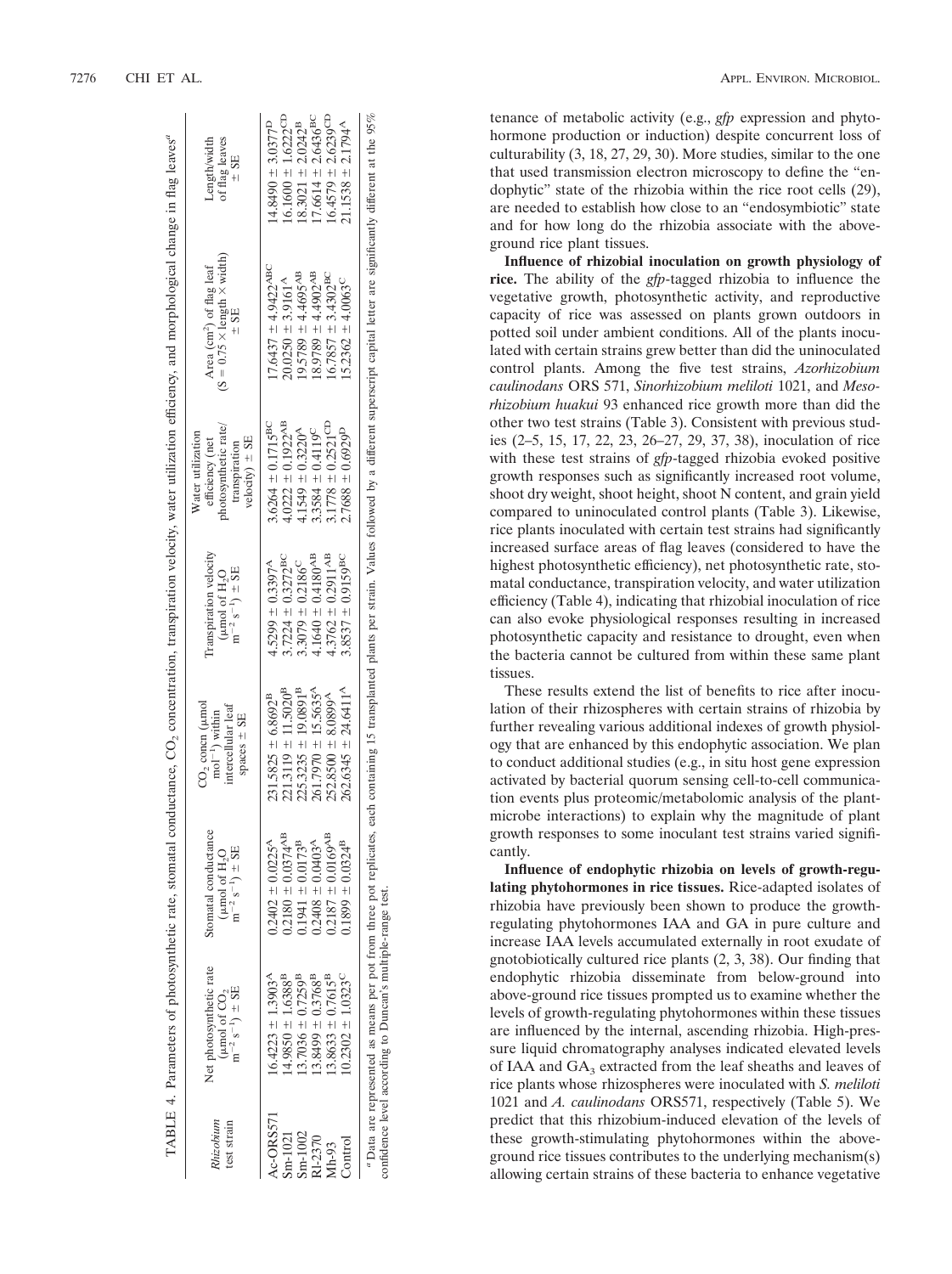TABLE 5. High-pressure liquid chromatography analysis of phytohormones accumulated within rice tissues 20 dpi with rhizobia in gnotobiotic culture (values based on three replicates)*<sup>a</sup>*

| Inoculant test<br>strain        |                       | Mean $GA3$<br>$(mg/100 gfw) \pm SE$                       | Mean IAA<br>$(mg/100 \text{ gfw}) \pm \text{SE}$ |                            |  |
|---------------------------------|-----------------------|-----------------------------------------------------------|--------------------------------------------------|----------------------------|--|
|                                 | Roots                 | Leaf sheaths<br>and leaves                                | Roots                                            | Leaf sheaths<br>and leaves |  |
| S. meliloti<br>1021             |                       | $1.13 + 0.46^{A}$ $2.79 + 0.69^{B}$                       | 0.06                                             | $0.55 \pm 0.06^{\rm A}$    |  |
| A. caulinodans<br><b>ORS571</b> | $0.75 + 0.32^{\rm B}$ | $7.90 \pm 1.57^{\rm A}$                                   | 0.07                                             | $0.41 \pm 0.08^{\rm B}$    |  |
| Uninoculated<br>control         |                       | $0.46 \pm 0.16$ <sup>B</sup> $2.37 \pm 0.43$ <sup>B</sup> | $\Omega$                                         | $0.24 \pm 0.13^{\circ}$    |  |

*<sup>a</sup>* IAA was detected in only one of three plant root replicates inoculated with *S. meliloti* 1021. Values followed by a different superscript capital letter are significantly different at the 95% confidence level according to Duncan's multiple-range test.

and reproductive growth of cereals in general (2–4, 17, 22, 23, 37, 38).

One of us (F.B.D.) recently developed new computing tools to examine the connectivity between various parameters that can be measured by image analysis, e.g., local clustered density of bacteria, with their in situ distribution, and to apply this information to geostatistical tests for spatial dependence by modeling the patterns of microbial distribution during their colonization of surfaces (8). In cases where the local density of the bacteria fulfills the criterion of spatial autocorrelation (statistical connectivity to spatial location), the resultant "best-fit" semivariogram model can be applied to statistically defendable, predictive kriging interpolation methods to map the influence this regionalized variable has on colonization by neighboring microbes over the continuous spatial domain of interest, even in areas not sampled (25, 31). We applied this powerful geostatistical approach to analyze the local density of endophytic rhizobia colonized within the leaf sheath of rice above the stem base and found it to be spatially dependent and autocorrelated for neighboring microbes separated by a distance of up to approximately  $80 \mu m$ . This maximal separation distance defines the spatial scale whereby "bacteria can influence their nearest neighbors' spatial distribution." Interestingly, this maximal radius of influence is remarkably similar in length to the maximal "in situ calling distances" ( $\sim$ 78  $\mu$ m) that allow individual cells of *Pseudomonas* rhizobacteria to communicate with each other via N-acyl homoserine lactone signal molecules during their colonization of plant roots (14). A kriging interpolation map was produced from the geostatistical model that best fits the autocorrelation data on these densitydependent activities affecting rhizobial colonization patterns over the same spatial domain within the leaf sheath of rice (Fig. 5A and B). This pseudocolored kriging map provides a vivid prediction of diffusion gradients of potent bioactive metabolites (e.g., phytohormones and communication signal molecules) produced by these endophytic bacteria in situ, based on the assumption that each bacterium contributes equally to their production (either directly or indirectly) in planta, and hence, gradients would be stronger in areas surrounding higher local densities of organisms.

**Summary and conclusions.** It is clear from this and earlier studies that rhizobia possess traits that allow them to associate



FIG. 5. Distribution of *gfp*-tagged *S. meliloti* 1021 cells within a section of the rice leaf sheath (A) and a two-dimensional kriging map of their geostatistically autocorrelated, local spatial density (B).

beneficially with a wide diversity of host plants, not only in the classic legume root-nodule symbiosis but also in the endophytic association with cereal plants. This study shows that various species and strains of rhizobia can not only use "crack entry" at lateral root emergence as the means to gain access into and colonize the interior of rice roots but also utilize a dynamic infection process that permits them to migrate endophytically upward into the stem base, leaf base, leaf sheaths, and some leaves of the plant. There they grow transiently to high local populations that are metabolically active, and some rhizobia persist throughout the vegetative and into the reproductive phases of development. Such intimate interactions elevate phytohormone levels within the rice tissues, and also a variety of beneficial responses ensue, impacting significantly on the growth physiology of the rice plant. These new findings indicate that the natural, endophytic *Rhizobium*-rice association is far more complex, inclusive, dynamic, and invasive than previously thought, therefore heightening its status as an exciting experimental research model of beneficial plant-bacterium interactions and its potential value for future exploitation as a biofertilizer strategy in sustainable agriculture to produce the world's most important cereal crops for human nutrition.

### **ACKNOWLEDGMENTS**

We thank Y. M. Liu. for technical assistance.

Portions of this work were supported by National Key Program no. 2001CB108903 to Y.-X.J., the Center for Microbial Ecology and Long-Term Ecological Research programs at Michigan State University for F.B.D., and project BIO5-001-015 of the US-Egypt Science and Technology Program to F.B.D. and Y.G.Y.

### **REFERENCES**

- 1. **Beringer, J. E.** 1974. R factor transfer in *Rhizobium leguminosarum*. J. Gen. Microbiol. **84:**188–198.
- 2. **Biswas, J. C., J. K. Ladha, and F. B. Dazzo.** 2000. Rhizobia inoculation improves nutrient uptake and growth in lowland rice. Soil Sci. Soc. Am. J. **64:**1644–1650.
- 3. **Biswas, J. C., J. K. Ladha, F. B. Dazzo, Y. G., Yanni, and B. G. Rolfe.** 2000. Rhizobial inoculation influences seedling vigor and yield of rice. Agron. J. **92:**880–886.
- 4. **Chabot, R. H., H. Antoun, J. Kloepper, and C. Beauchamp.** 1996. Root colonization of maize and lettuce by bioluminescent *Rhizobium leguminosarum* biovar *phaseolus*. Appl. Environ. Microbiol. **62:**2767–2772.
- 5. **Chaintreuil, C., E. Giraud, Y. Prin, J. B. Lorquin, M. Gillis, P. de Laudie, and B. Dreyfus.** 2000. Photosynthetic bradyrhizobia are natural endophytes of the African wild rice *Oryza breviligulata*. Appl. Environ. Microbiol. **66:** 5437–5477.
- 6. **Cheng, H. P., and G. C. Walker.** 1998. Succinoglycan is required for initiation and elongation of infection threads during nodulation of alfalfa by *Rhizobium meliloti*. J. Bacteriol. **180:**5183–5191.
- 7. **Chi, F., S. H. Shen, H. P. Cheng, Y. X. Jing, and F. B. Dazzo.** 2004. The migration of rhizobia inside rice roots, p. 40, abstr. L40. *In* Y. Wang (ed.),